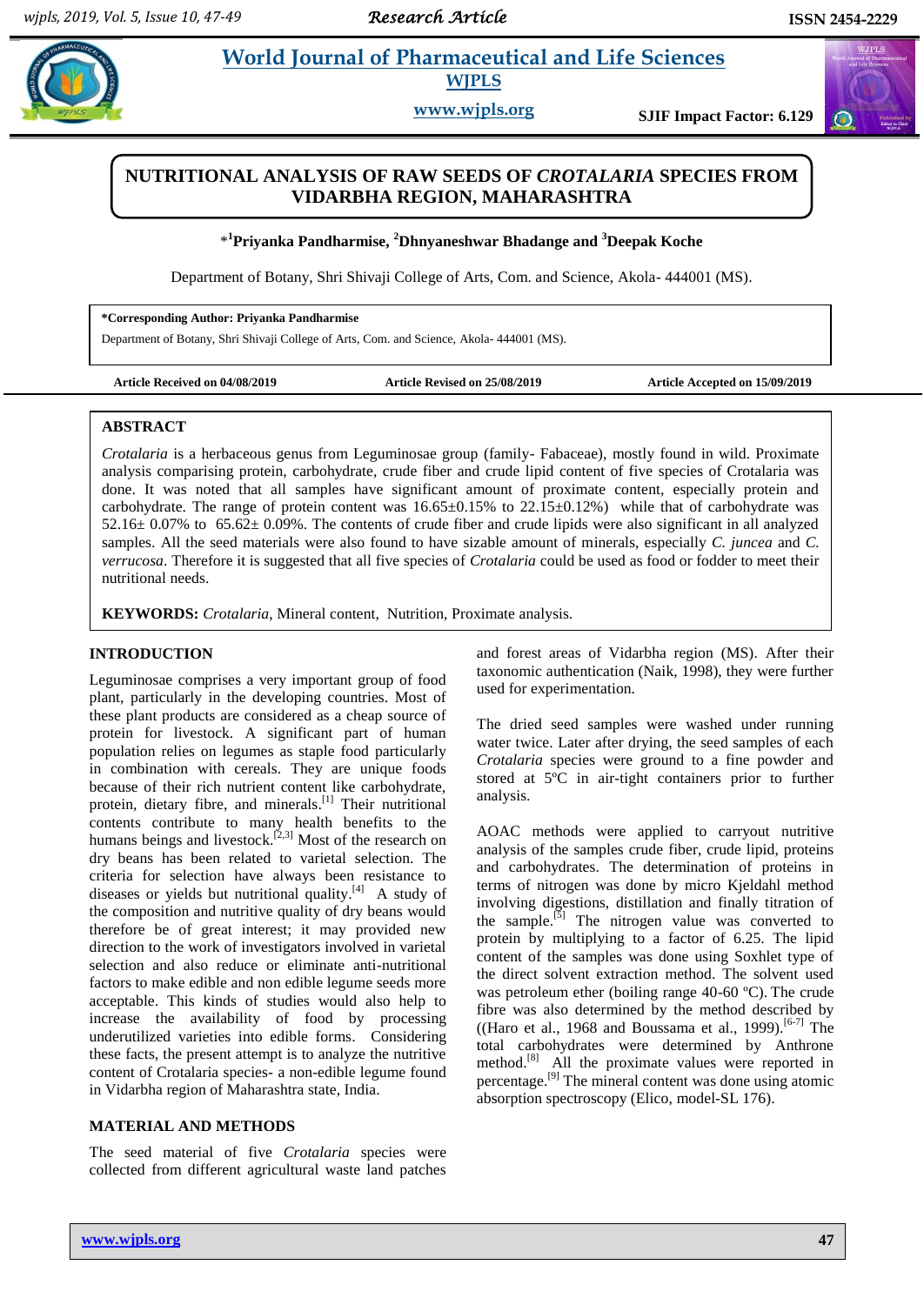| <b>Components</b>  | Crotalaria<br>juncea | Crotalaria<br><i>nallida</i> | Crotalaria<br><i>prostrata</i> | Crotalaria<br>orixensis | Crotalaria<br>verrucosa |
|--------------------|----------------------|------------------------------|--------------------------------|-------------------------|-------------------------|
| <b>Proteins</b>    | $20.18 \pm 0.16$     | $17.28 \pm 0.09$             | $16.65 \pm 0.15$               | $19.28 + 0.25$          | $22.15 \pm 0.12$        |
| Carbohydrate       | $59.16 \pm 0.03$     | $63.18 \pm 0.11$             | $65.23 \pm 0.06$               | $65.62 + 0.09$          | $52.16 \pm 0.07$        |
| <b>Crude fiber</b> | $4.60 \pm 0.11$      | $3.21 \pm 0.25$              | $2.90 \pm 0.12$                | $3.45 \pm 0.11$         | $4.58 \pm 0.19$         |
| Crude lipid        | $1.25 \pm 0.06$      | $0.98 \pm 0.09$              | $0.75 \pm 0.05$                | $0.95 \pm 0.09$         | $1.28 \pm 0.03$         |

**Table 1: Nutritional analysis of seeds of** *Crotolaria* **species collected from study area.**

All values are in % .

All values are average of triplicate analysis  $\pm$  SD

**Table 2: Mineral contents in seeds of** *Crotolaria* **species collected from study area.**

| <b>Components</b> | Crotalaria<br>iuncea | Crotalaria<br>pallida | Crotalaria<br><i>prostrata</i> | Crotalaria<br>orixensis | Crotalaria<br>verrucosa |
|-------------------|----------------------|-----------------------|--------------------------------|-------------------------|-------------------------|
| Calcium           | $212 \pm 0.18$       | $98 \pm 0.22$         | $75 \pm 0.24$                  | $118 \pm 0.28$          | $220 \pm 0.19$          |
| Copper            | $09 \pm 0.27$        | $11 \pm 0.19$         | $02 \pm 0.12$                  | $07 \pm 0.15$           | $12 \pm 0.23$           |
| <b>Iron</b>       | $0.5 \pm 0.31$       | $03 \pm 0.09$         | $1.5 \pm 0.11$                 | $2.5 \pm 0.17$          | $03.5 \pm 0.33$         |
| <b>Magnesium</b>  | $04.5 \pm 0.36$      | $01.5 \pm 0.12$       | $0.90 \pm 0.11$                | $03.5 \pm 0.21$         | $04.8 \pm 0.15$         |
| Potassium         | $362+0.21$           | $240 \pm 0.15$        | $280 \pm 0.18$                 | $490 \pm 0.15$          | $870 \pm 0.37$          |
| Sodium            | $345 \pm 0.59$       | $192.5 \pm 0.86$      | $125 \pm 0.65$                 | $265 \pm 0.55$          | $634 \pm 0.32$          |

All values are expressed in mg/g sample.

All values are average of triplicate analysis  $\pm$  SD.

# **RESULT AND DISCUSSION**

The nutritive values in terms of protein, carbohydrate, crude fiber and crude lipid content was analyzed in seed samples of five *Crotalaria* species namely- *C. juncea, C. pallida, C. prostata, C. orixensis* and *C. verrucosa*. The results (Table-1) showed that the highest content of protein was found in seed samples of *C. verrucosa* (22.15±0.12%) , followed by in sample of *C. juncea* and *C. orixensis*; the least protein content was reported in seeds of *C. prostrata*. *C. orixensis* seeds revealed highest amount of carbohydrate  $(65.62 \pm 0.09\%)$  closely followed by *C. prostrata* and *C. pallida*, while *C. verrucosa* seeds had least carbohydrate. The amount of crude fiber and crude lipid was noted nearly equal in *C. verrucosa* and *C. juncea* while their least amounts were recorded in seeds of *C. prostrata*. Thus *Crotalaria* seed samples found to be rich in protein, carbohydrate, crude fiber and crude lipids. Earlier workers also reported nutritional values of different plant materials.<sup>[9-11]</sup> and demonstrated that respective plants species could be incarportated as food or fodder.

The results also indicate that the *Crotalaria* seeds are the good source of minerals like Calcium, Copper, Iron, Magnesium, Potassium and Sodium (Table-2). The availability of minerals in the seed samples could be compared with recommended diatary values. [12] The Na/K ratio of each species was found to be less than one which is good for controlling blood pressure. [13] Similarly, Ca/ P ratio is also noted as significant and could contribute the bone health, [14-16] and Kathirvel and Kumudha, [17] made similar recommendations based on seed analysis of some other *Crotalaria* species.

# **CONCLUSION**

In the present study, it was quite evident that other species of *Crotalaria* selected for this study also have sizable amount of nutrients and minerals content and thus could be also used as food or fodder; however their toxicity testing should be necessary.

### **AKNOWLEDGEMENT**

The authors extends sincere grattitute towards Principal, Shri Shivaji College of Arts, Commerce and Science, Akola for provided necessary facilities from CIC of the college.

### **REFERENCES**

- 1. Borade, V.P., Kadam, S.S. and Salunkhe, D.K., Changes in phytate, phosphorus and minerals during germination and cooking of horse gram and moth bean. Qual. Plant. Pl. Food Hum. Nutr., 1984; 34: 151-156.
- 2. Burbano, C., Mazquiz, M., Ayet, G., Cuadrado, C. and Pedrosa, M.M., Evaluation of antinutritional factors of selected varieties of Phaseolus vulgaris, J.Sci.Food. Agric, 1999; 79: 1468-1472.
- 3. Young, V.R. Soy protein in relation to human protein and amino acid nutrition. J.Am. Diet Assoc., 1991; 91: 828-835.
- 4. Aboh, H.A., Muzquiz, M., Burbano, C., Cuadrado, C., Pedrosa, M.M., Ayet, G. and Osagie, A.U, Antinutritional constituents of six underutilized legumes grown in Nigeria., J.Chromatogr A., 1998; 828: 307- 312.
- 5. Pearson, D., Chemical Analysis of Foods. 7th Edn., Church Hill Livingstone, London, UK., 1976; 72-73,138-143, 488-496.